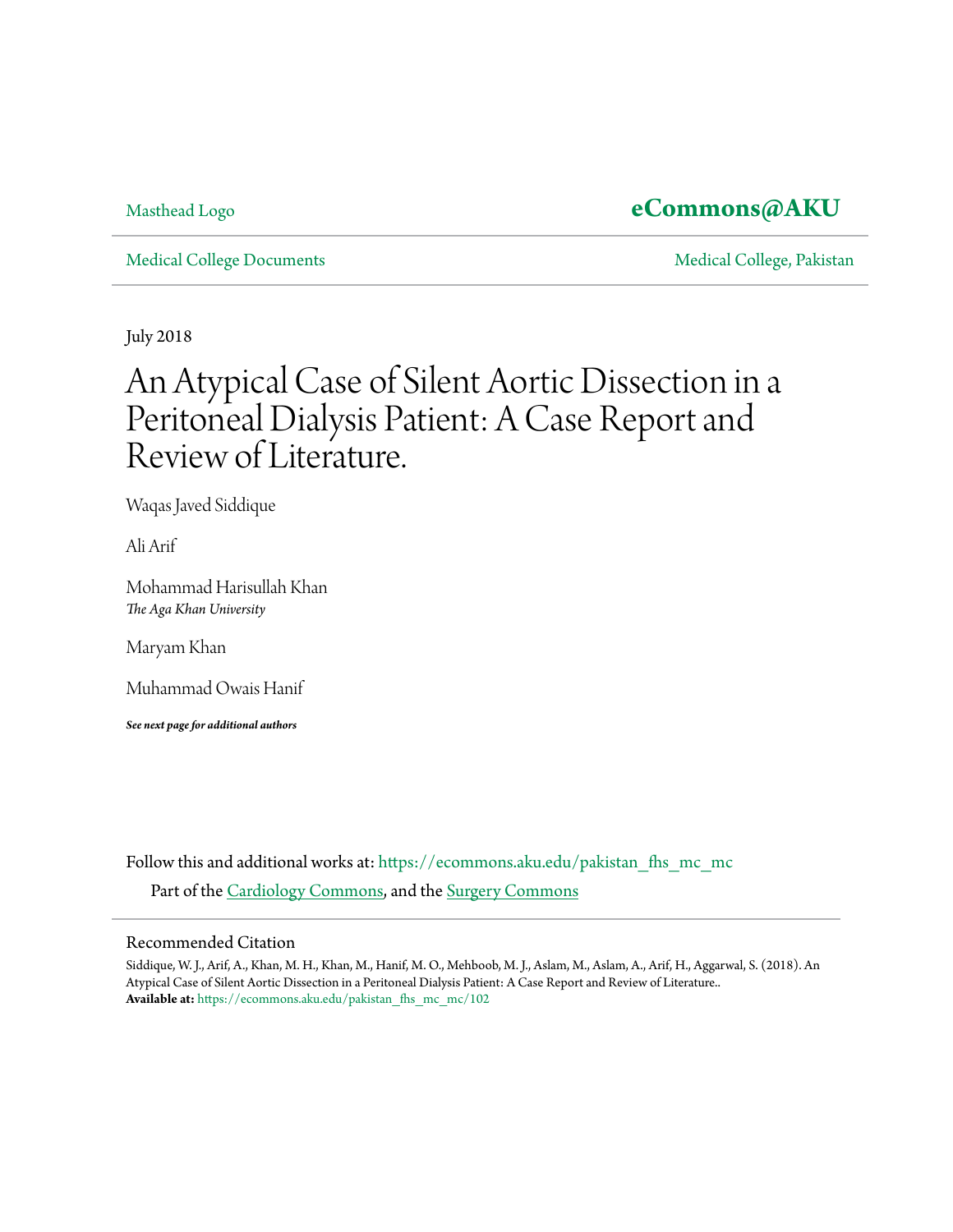#### **Authors**

Waqas Javed Siddique, Ali Arif, Mohammad Harisullah Khan, Maryam Khan, Muhammad Owais Hanif, Muhammad Junaid Mehboob, Muhammad Aslam, Ayesha Aslam, Hasan Arif, and Sandeep Aggarwal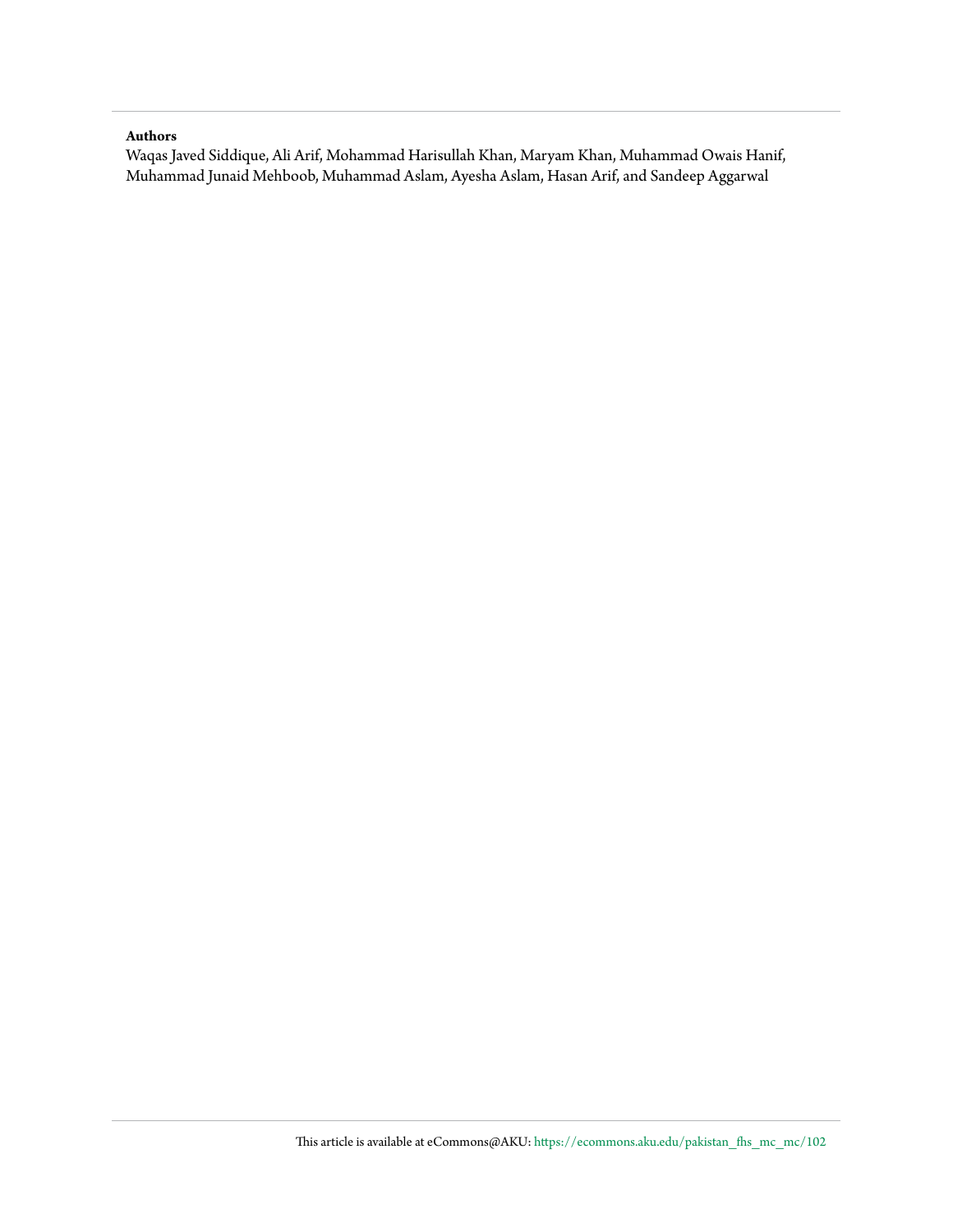e-ISSN 1941-5923 © Am J Case Rep, 2018; 19: 880-883 DOI: 10.12659/AJCR.909966



Received: 2018.03.13 Accepted: 2018.04.19 Published: 2018.07.27

## **An Atypical Case of Silent Aortic Dissection in a Peritoneal Dialysis Patient: A Case Report and Review of Literature**

| Authors' Contribution:<br>Study Design A<br>$EF_1$<br>Data Collection B<br>FF <sub>3</sub><br>Statistical Analysis C<br>E 1<br>Data Interpretation D<br>Manuscript Preparation E<br>DE 1,2<br>Literature Search F<br>BF <sub>4</sub><br>Funds Collection G<br>FF <sub>4</sub> |            | ABCDEF 1,2 Waqas Javed Siddiqui<br>Ali Arif<br>Mohammad Harisullah Khan<br>Maryam Khan<br><b>Muhammad Owais Hanif</b><br><b>Muhammad Junaid Mahboob</b><br><b>Muhammad Aslam</b>                                                                                                                                                                                                                                                                                                                                                                                                                                                                                                                                                                                                                                 | 1 Department of Medicine, Drexel University College of Medicine, Philadelphia,<br>PA, U.S.A.<br>2 Department of Medicine, Hahnemann University Hospital, Philadelphia, PA, U.S.A.<br>3 Aga Khan University Medical College, Karachi, Pakistan<br>4 Department of Medicine, Dow University of Health Sciences, Karachi, Pakistan<br>5 Department of Medicine, Division of Gastroenterology, Beth Israel Deaconess<br>Medical Center, Harvard University, Boston, MA, U.S.A. |  |
|-------------------------------------------------------------------------------------------------------------------------------------------------------------------------------------------------------------------------------------------------------------------------------|------------|------------------------------------------------------------------------------------------------------------------------------------------------------------------------------------------------------------------------------------------------------------------------------------------------------------------------------------------------------------------------------------------------------------------------------------------------------------------------------------------------------------------------------------------------------------------------------------------------------------------------------------------------------------------------------------------------------------------------------------------------------------------------------------------------------------------|----------------------------------------------------------------------------------------------------------------------------------------------------------------------------------------------------------------------------------------------------------------------------------------------------------------------------------------------------------------------------------------------------------------------------------------------------------------------------|--|
|                                                                                                                                                                                                                                                                               | E 5        | Aysha Aslam                                                                                                                                                                                                                                                                                                                                                                                                                                                                                                                                                                                                                                                                                                                                                                                                      |                                                                                                                                                                                                                                                                                                                                                                                                                                                                            |  |
| <b>BCDF 1.2</b>                                                                                                                                                                                                                                                               |            | <b>Hasan Arif</b>                                                                                                                                                                                                                                                                                                                                                                                                                                                                                                                                                                                                                                                                                                                                                                                                |                                                                                                                                                                                                                                                                                                                                                                                                                                                                            |  |
|                                                                                                                                                                                                                                                                               |            | ABCDF 1,2 Sandeep Aggarwal                                                                                                                                                                                                                                                                                                                                                                                                                                                                                                                                                                                                                                                                                                                                                                                       |                                                                                                                                                                                                                                                                                                                                                                                                                                                                            |  |
| <b>Corresponding Author:</b><br><b>Conflict of interest:</b>                                                                                                                                                                                                                  |            | Waqas Javed Siddiqui, e-mail: dr.waqas20@gmail.com<br>None declared                                                                                                                                                                                                                                                                                                                                                                                                                                                                                                                                                                                                                                                                                                                                              |                                                                                                                                                                                                                                                                                                                                                                                                                                                                            |  |
|                                                                                                                                                                                                                                                                               | Patient:   | <b>Male, 55</b>                                                                                                                                                                                                                                                                                                                                                                                                                                                                                                                                                                                                                                                                                                                                                                                                  |                                                                                                                                                                                                                                                                                                                                                                                                                                                                            |  |
| <b>Final Diagnosis:</b>                                                                                                                                                                                                                                                       |            | <b>Type-A aortic dissection</b>                                                                                                                                                                                                                                                                                                                                                                                                                                                                                                                                                                                                                                                                                                                                                                                  |                                                                                                                                                                                                                                                                                                                                                                                                                                                                            |  |
| <b>Symptoms:</b>                                                                                                                                                                                                                                                              |            | Exertional dyspnea • orthopnea                                                                                                                                                                                                                                                                                                                                                                                                                                                                                                                                                                                                                                                                                                                                                                                   |                                                                                                                                                                                                                                                                                                                                                                                                                                                                            |  |
| <b>Medication:</b>                                                                                                                                                                                                                                                            |            |                                                                                                                                                                                                                                                                                                                                                                                                                                                                                                                                                                                                                                                                                                                                                                                                                  |                                                                                                                                                                                                                                                                                                                                                                                                                                                                            |  |
| <b>Clinical Procedure:</b>                                                                                                                                                                                                                                                    |            | <b>Emergent surgical repair with mesh implant</b>                                                                                                                                                                                                                                                                                                                                                                                                                                                                                                                                                                                                                                                                                                                                                                |                                                                                                                                                                                                                                                                                                                                                                                                                                                                            |  |
|                                                                                                                                                                                                                                                                               | Specialty: | <b>Cardiology</b>                                                                                                                                                                                                                                                                                                                                                                                                                                                                                                                                                                                                                                                                                                                                                                                                |                                                                                                                                                                                                                                                                                                                                                                                                                                                                            |  |
|                                                                                                                                                                                                                                                                               | Objective: | Unusual clinical course                                                                                                                                                                                                                                                                                                                                                                                                                                                                                                                                                                                                                                                                                                                                                                                          |                                                                                                                                                                                                                                                                                                                                                                                                                                                                            |  |
| Background:                                                                                                                                                                                                                                                                   |            | Aortic dissection presents with acute chest or back pain and is associated with high mortality. We present a                                                                                                                                                                                                                                                                                                                                                                                                                                                                                                                                                                                                                                                                                                     |                                                                                                                                                                                                                                                                                                                                                                                                                                                                            |  |
|                                                                                                                                                                                                                                                                               |            | with peritoneal dialysis.                                                                                                                                                                                                                                                                                                                                                                                                                                                                                                                                                                                                                                                                                                                                                                                        | case of aortic dissection with an atypical presentation in a peritoneal dialysis patient, and the challenges met                                                                                                                                                                                                                                                                                                                                                           |  |
| Case Report:                                                                                                                                                                                                                                                                  |            | A 53-year-old African American male presented with progressively worsening exertional dyspnea and orthopnea<br>for 3 days without any history of chest pain. His chest x-ray showed mild pulmonary edema. He was admitted<br>with a diagnosis of heart failure. Bedside echocardiogram revealed severe aortic regurgitation and concern for<br>possible aortic dissection. Computed tomography of chest with contrast showed Stanford type-A aortic dissec-<br>tion extending from the aortic valve to the level of the left subclavian artery. Emergent surgery was performed.<br>Postoperatively, the patient was managed in surgical and trauma intensive care unit to keep the blood pres-<br>sure in the desired range. Initially, he was started on continuous veno-venous hemodialysis and later on tran- |                                                                                                                                                                                                                                                                                                                                                                                                                                                                            |  |
|                                                                                                                                                                                                                                                                               |            |                                                                                                                                                                                                                                                                                                                                                                                                                                                                                                                                                                                                                                                                                                                                                                                                                  |                                                                                                                                                                                                                                                                                                                                                                                                                                                                            |  |

sitioned to intermittent hemodialysis. He was switched back to peritoneal dialysis after 6 weeks of surgery. **Conclusions:** Atypical presentation of a silent aortic dissection without chest pain in the setting of renal failure and other comorbidities emphasizes that dialysis patients are different from the general population. Sometimes the management needs to be modified from the conventional ways to achieve the high level of success.

**MeSH Keywords:** Dissection • Hypertension • Peritoneal Dialysis • Uremia





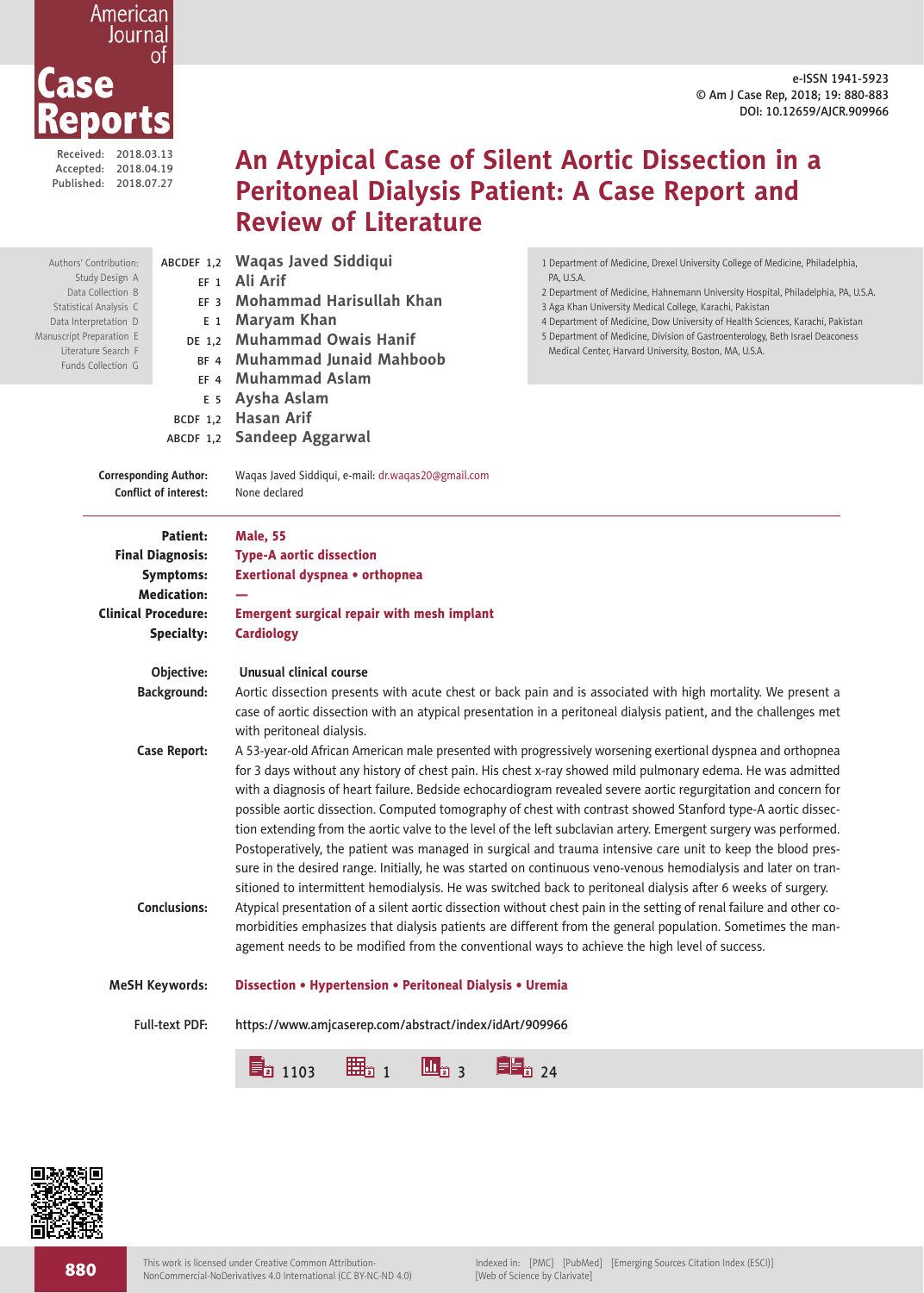#### **Background**

Aortic dissection (AD) usually presents with sudden onset of severe "tearing" chest or back pain which may be accompanied by vomiting, sweating, or lightheadedness [1,2]. AD is a surgical emergency which can be catastrophic within minutes to hours [2]. It has a high associated mortality of 33%, 50%, and 75% at 24 hours, 48 hours, and 2 weeks respectively [3]. We present this rare case of an AD with atypical presentation, and the challenges met with peritoneal dialysis (PD). There is scarce literature on the incidence, etiology, and treatment options of AD in PD patients.

#### Case Report

A 53-year-old African American male with a history of human immunodeficiency virus infection (HIV) controlled on treatment, chronic kidney disease stage5d (CKD5d) on PD since 2016 and renal transplant waitlist, uncontrolled hypertension, obstructive sleep apnea, and non-ischemic cardiomyopathy (ejection fraction [EF] of 50–55% on transthoracic echocardiography and EF of 38% on nuclear stress test) presented to the Emergency Room with worsening orthopnea and exertional dyspnea for 3 days. His initial examination was significant for blood pressure (BP) 140/80 mm Hg, heart rate100 bpm, temperature 36.7°C (98.0°F), respiratory rate 18 breaths/minute and  $\mathrm{O}_2^{}$  saturation 98% on room air. Lung auscultation revealed bilateral rales. The rest of his physical examination was within the reasonable limits. Electrocardiogram only showed sinus tachycardia and prolonged corrected QT interval of 530 milliseconds. Chest x-ray showed mild pulmonary edema with normal aortic diameter. He was admitted for heart failure management due to PD failure and was diuresed and dialyzed with a Dianeal 4.25% solution with net ultrafiltration of 1200 mL. The next morning, cardiac auscultation uncovered loud III/IV diastolic murmur at the left parasternal border. Urgent echocardiogram showed severe aortic regurgitation. Computed tomography (CT) chest with contrast confirmed Stanford type-A AD extending from the aortic valve to the level of the left subclavian artery (Figures 1–3). Emergent surgical repair of the ascending AD with mesh repair and intraoperative transesophageal echocardiography was performed. The patient was subsequently managed in the surgical and trauma intensive care unit, requiring epinephrine and dopamine infusions initially, and then nicardipine and nitroglycerin infusions to maintain BP. He initially received continuous veno-venous hemodialysis (CVVHD) for volume control which was later switched to intermittent hemodialysis (iHD) and subsequently discharged on iHD. Since the patient had a strong history of uncontrolled hypertension, his AD was attributed to it, and no additional workup for other causes of AD was performed. Six weeks after surgery, he was switched back to PD. It has been 10 months since his surgery; he continues to do well on PD without any complications.



**Figure 1.** Computed tomography scan with contrast with transverse plane showing dissection across the aortic arch (red arrow).



**Figure 2.** Computed tomography scan with contrast with coronal plane showing dissection of the ascending aorta and the aortic arch (red arrows) and dissection of the aortic valve (blue arrow).



**Figure 3.** Computed tomography scan with contrast with transverse plane showing dissection across the aortic valve and the ascending aorta (red arrow).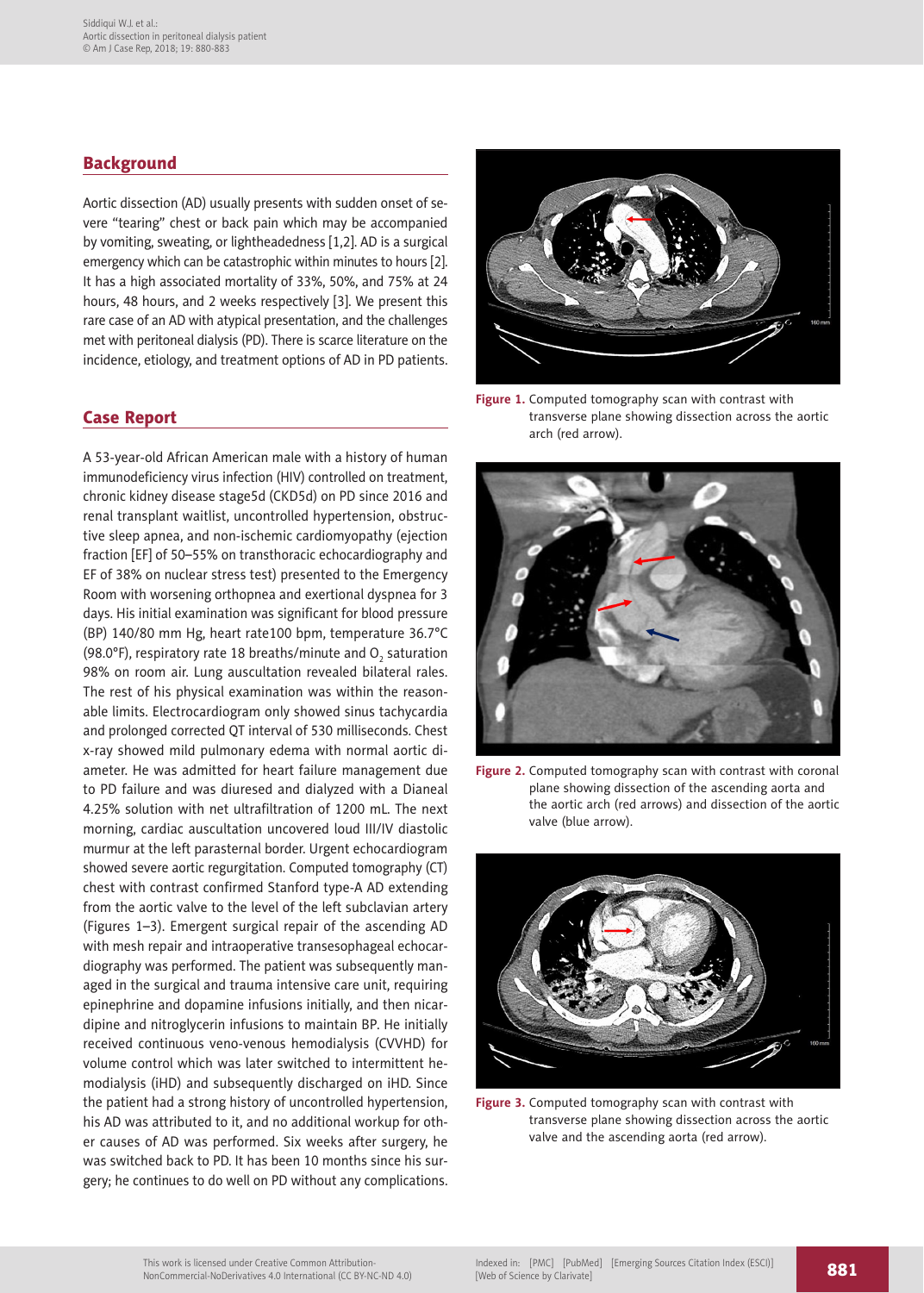**Table 1.** Risk associated with an AD in PD patients leading to HD.

| <b>Potential complications</b>                              | Why HD and not PD                                            |
|-------------------------------------------------------------|--------------------------------------------------------------|
| Cardiopulmonary bypass surgeries are associated with        | PD is not an effective method for ultrafiltration and fluid  |
| substantial volume infusion including fluids and blood      | removal, therefore, CVVHD and then HD was employed           |
| products                                                    | $[19 - 22]$                                                  |
| Extension of the AD into abdominal aorta can lead to AAA    | AAA can interfere with the PD catheter and prevent effective |
| formation                                                   | PD.                                                          |
| Impaired wound healing                                      | Due to increased abdominal pressure                          |
| Peri-operative hypertension in type-A AD is associated with | PD is not an effective method for ultrafiltration and fluid  |
| worse outcomes                                              | removal for blood pressure control                           |

AD – aortic dissection; CVVHD – continuous veno-venous hemodialysis; HD – hemodialysis; PD – peritoneal dialysis; AAA – abdominal aortic aneurysm.

#### **Discussion**

The incidence of an acute AD is between 2.6 to 3.5 per 100 000 person-years, while in-hospital mortality is 27.4% [4,5]. The clinical presentation includes aortic regurgitation, cardiac tamponade, and end-organ ischemia, but sudden severe chest pain is the most common symptom [6]. AD is a dynamic process and presentation can differ significantly depending on the severity, type of vessel involved, and extension into the false lumen, and it can be confused with other cardiac conditions.

The pathophysiology of the AD in CKD5d patients depends on several factors leading to arterial wall weakening [7]. These patients generally have intrinsic arterial wall weakness which causes its remodeling, leading to hypertrophy, stiffness, diffuse dilatation, and aneurysmal formation which contributes to the acute AD [8]. Stanford type-A dissection involves ascending or ascending and descending aorta (Figure 2) and requires urgent surgical intervention because of the high associated mortality: approximately 1% per hour for the first 48 hours [9]. Stanford type-B involves descending aorta and is mostly managed with BP control. Preoperative antihypertensive treatment is associated with better survival, whereas patients with preoperative normotension or hypotension who were not candidates for antihypertensive treatment have worst survival. Beta blockers are traditionally used in patients with an AD, but nitrates are believed to be the most protective drugs in reducing the left ventricular contractility and in turn reducing the aortic tension [10,11].

Type-A AD predominantly presents with anterior chest pain and atypical symptoms such as orthopnea or exertional dyspnea. Back pain is usually the presenting complaint in a type-B AD. Major risk factors include increasing age, hypertension, diabetes mellitus, atherosclerosis, and renal failure [12,13]. The strong association of elevated blood urea nitrogen with an aortic aneurysm has led to its rising prevalence in patients with renal failure awaiting renal transplant [14,15]. Patients

who are dialysis dependent present atypically and require a high index of suspicion to make a diagnosis [16]. Our patient is a typical case of atypical presentation of an acute AD and was at high-risk based on the aforementioned risk factors, and presented without any chest pain.

CT scan with contrast, magnetic resonance imaging (MRI), transesophageal echocardiography (TEE), or angiography can help in diagnosis. The CT scan with contrast is extensively used due to its high sensitivity and specificity and its easy availability[17], but it is challenging to give contrast to patients with substantial residual renal function. MRI has the highest sensitivity and specificity but is less readily available. Bedside TEE is preferred in hemodynamically unstable patients [18].

Management is directed at hemodynamic stability via analgesia and BP control using beta-blockers or nitrates. In our patient, PD was another intervention which required consideration for accompanying risks after thoracotomy for aortic repair (Table 1). Initial management with CVVHD, which is an efficient way of removing fluid [19–22], and later on iHD for 6 weeks post-surgery, was an effective bridge before reinstituting PD.

Mortality risk is highest in the first 2 years after an acute event, and individuals should be followed carefully during this period [23]; 29% of late deaths are due to rupture of either a dissecting aneurysm or another aneurysm. The management guidelines for prevention of long-term complications include BP control (<120/80 mm Hg), serial imaging at 3, 6, and 12 months and annually to identify re-dissection or aneurysm formation, and evaluation of high-risk conditions [18,24]. It is important to remember that all these recommendations are for the general population who develop AD. Currently there is very limited literature available and there are no guidelines addressing how to deal with patients who are dialysis dependent and develop AD.